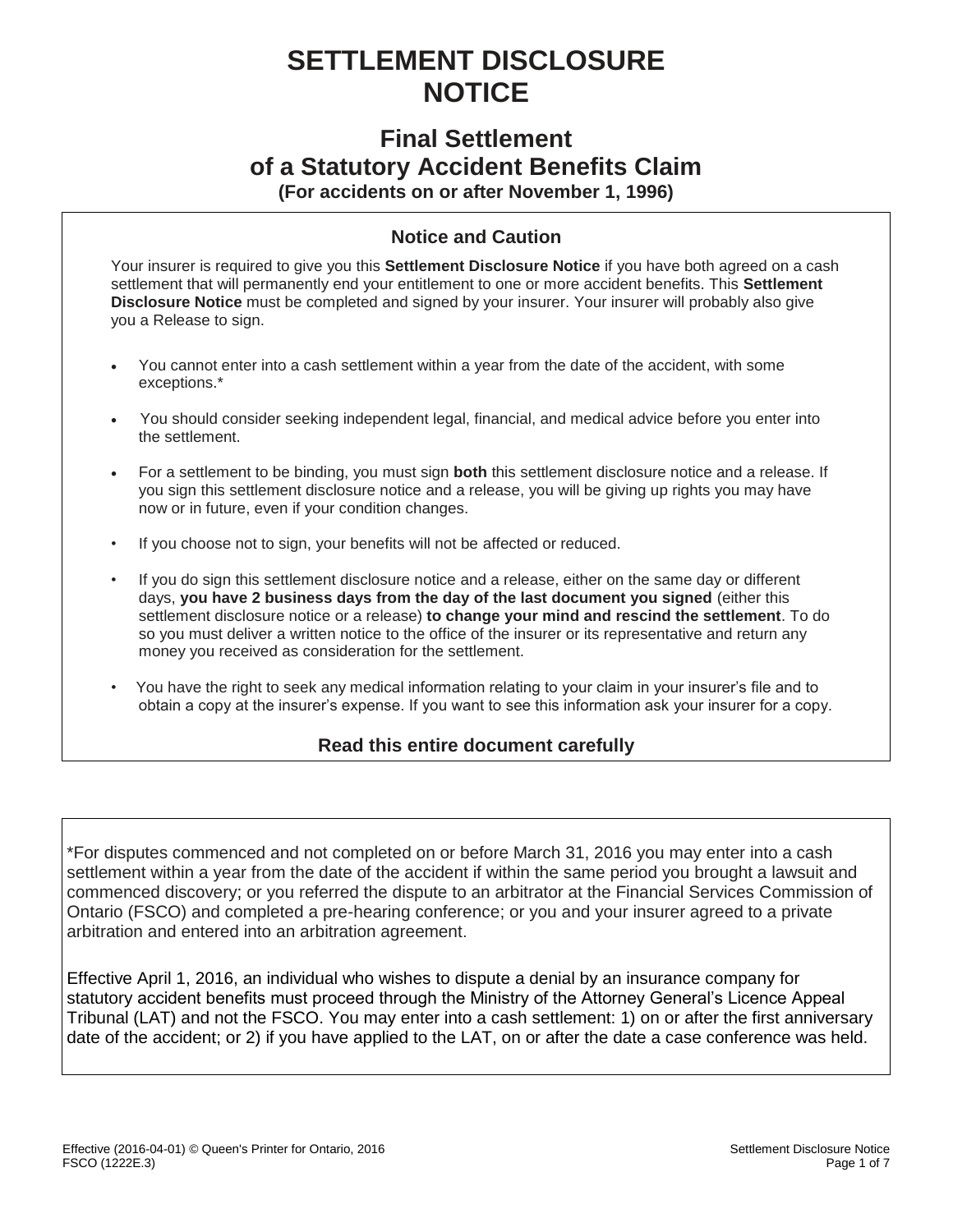# **Insurer's Offer to Settle Benefits**

|                                                                                                          | Offer to settle income replacement benefits                                                       |  |  |  |  |  |  |
|----------------------------------------------------------------------------------------------------------|---------------------------------------------------------------------------------------------------|--|--|--|--|--|--|
|                                                                                                          | You have been offered \$ _______________ for all past and future income replacement benefits.     |  |  |  |  |  |  |
|                                                                                                          | Offer to settle non-earner benefits                                                               |  |  |  |  |  |  |
|                                                                                                          | You have been offered \$ ______________ for all past and future non-earner benefits.              |  |  |  |  |  |  |
|                                                                                                          | Offer to settle caregiver benefits                                                                |  |  |  |  |  |  |
|                                                                                                          | You have been offered \$ _____________ for all past and future caregiver benefits.                |  |  |  |  |  |  |
|                                                                                                          | Offer to settle medical benefits                                                                  |  |  |  |  |  |  |
|                                                                                                          | You have been offered \$ ______________ for all past and future medical benefits.                 |  |  |  |  |  |  |
|                                                                                                          | Offer to settle rehabilitation benefits                                                           |  |  |  |  |  |  |
|                                                                                                          | You have been offered \$ ______________ for all past and future rehabilitation benefits.          |  |  |  |  |  |  |
|                                                                                                          | Offer to settle attendant care benefits                                                           |  |  |  |  |  |  |
|                                                                                                          | You have been offered \$ ____________ for all past and future attendant care benefits.            |  |  |  |  |  |  |
|                                                                                                          | Offer to settle death and funeral benefits                                                        |  |  |  |  |  |  |
|                                                                                                          | You have been offered \$ ___________ for all past and future death benefits and funeral benefits. |  |  |  |  |  |  |
| Offer to settle benefits for payment of other expenses (specify)                                         |                                                                                                   |  |  |  |  |  |  |
|                                                                                                          | You have been offered \$ ___________ for all past and future benefits for other expenses.         |  |  |  |  |  |  |
|                                                                                                          | Offer to settle any other items (specify)                                                         |  |  |  |  |  |  |
| You have been offered \$ ______________ for other items.<br>Total Offer \$ _____________________________ |                                                                                                   |  |  |  |  |  |  |
| Provide any other details:<br>ப                                                                          | This offer includes all expenses incurred for goods and services as previously approved.          |  |  |  |  |  |  |
| This offer does not include all expenses incurred for goods and services as previously approved.<br>⊔    |                                                                                                   |  |  |  |  |  |  |

**PRINT RESET SAVE**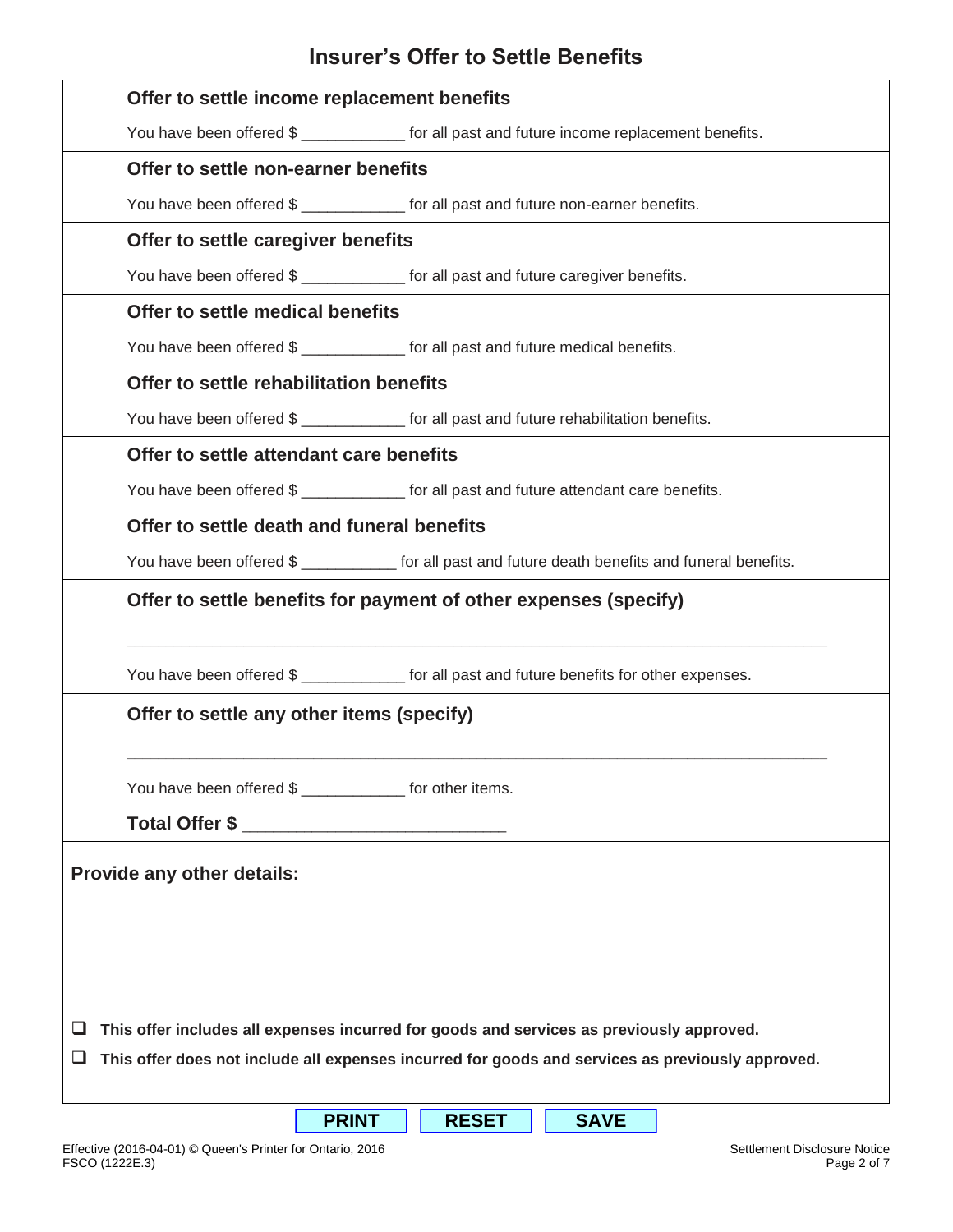# **What does it mean if you settle your claim?**

There are a number of consequences of this settlement if you sign this Settlement Disclosure Notice and a Release.

- You are finally and permanently settling your claim for the benefits specified. You are forever giving up the right to claim such benefits in the future, even if your medical problems get worse.
- You are permanently giving up your right under the Insurance Act to dispute, litigate, appeal, apply to vary, or to proceed to judicial review by a court, concerning the benefits which are the subject of the settlement.
- The tax implications of the settlement may be different than the tax implications of the benefits described. In general, any investment income earned on the cash amount of the settlement may be subject to tax.

### **Example**

If you are entitled to receive weekly income benefits, and agree to settle your claim for \$20,000.00 which you then invest, any interest income you receive will likely be taxable. If you choose to receive weekly income benefits instead of a settlement, your weekly benefits will probably not be taxable.

### **You are advised to consider seeking independent legal, financial and medical advice before entering into any settlement. It is especially important to seek advice if your impairment is "catastrophic".\***

#### **\*What is a "catastrophic impairment"?**

The exact definition of "catastrophic impairment" depends on the date of your accident.

The definition of "catastrophic impairment" is one that results in but may not be limited to: paraplegia, quadriplegia or tetraplegia, certain amputation or other impairments causing total and permanent loss of use of one or more arm(s) or leg(s), loss of vision in both eyes, certain brain injuries, significant or extreme mental and behavioural disorders, or certain other combinations of impairments that result in 55% or more impairment of the whole person. A determination must be made by medical experts.

If you feel your injuries may be catastrophic, you should contact your medical and legal advisors. **If your impairment is catastrophic, the amount of benefits available to you changes significantly (see "Description of Benefits").**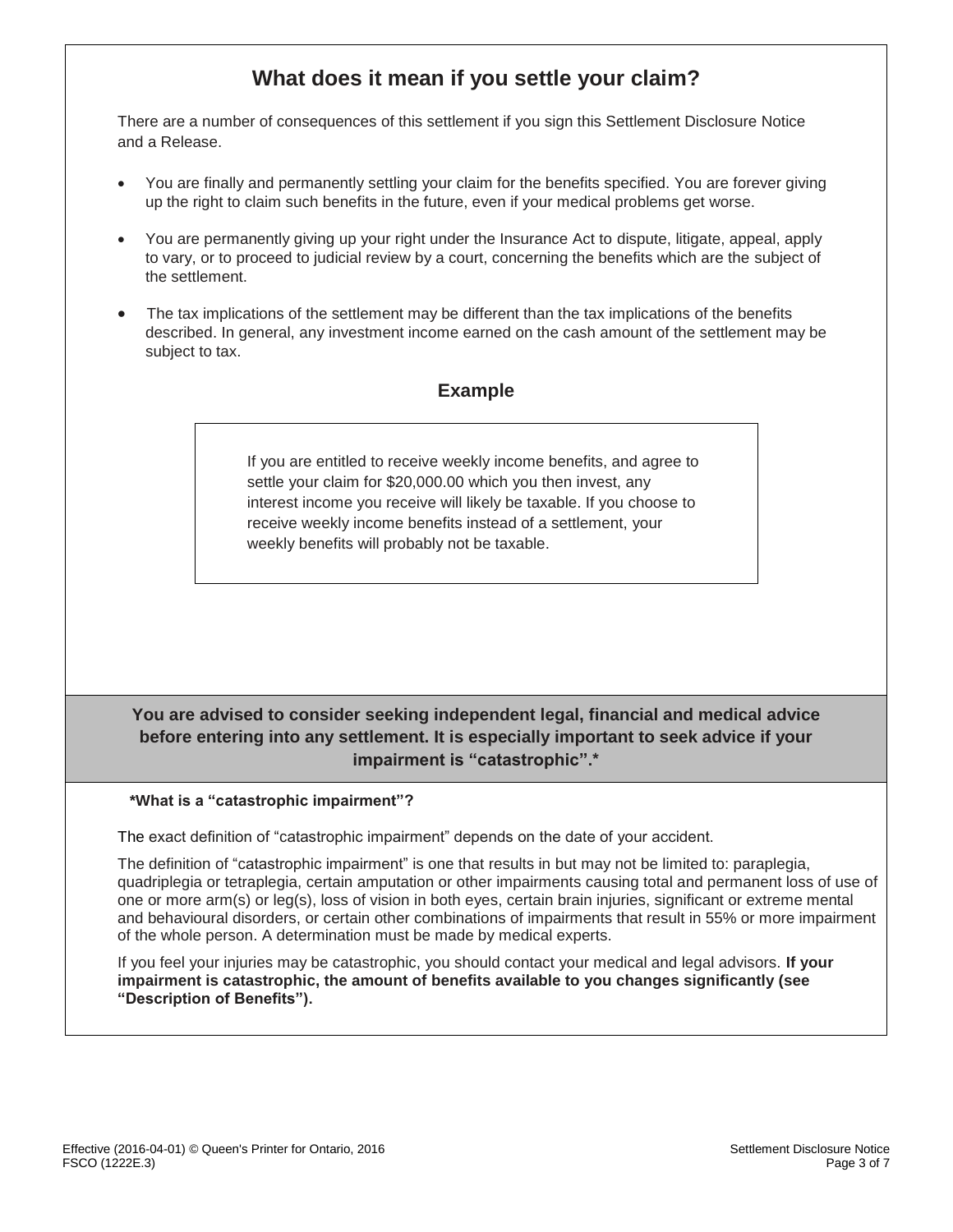# **Description of Benefits**

### $\Box$  This policy includes optional benefits. For further details, please speak with your agent/broker.

The details of the benefits and your rights and responsibilities are in the Statutory Accident Benefits Schedule of the Insurance Act (Ontario).Your insurer is obligated to give you information about the benefits available. The benefit limits under your policy are those in effect at the time of the accident.

The benefits provided under the Statutory Accident Benefits Schedule are complex and extensive. A short description of these benefits is provided below.

### **Income Replacement Benefit**

This benefit compensates for lost income if you are unable to perform the essential tasks of the job you did before the accident. For accidents that occur before September 1, 2010, the benefit is 80% of your net income before the accident. If you were self-employed, 80% of your weekly loss from self-employment that you incur as a result of the accident will also be added.

For accidents on or after September 1, 2010, the benefit is 70% of your gross income before the accident. If you were self-employed, 70% of your weekly loss from self-employment that you incur as a result of the accident may also be added.

The maximum benefit is \$400 per week. If you have purchased optional income replacement benefits this amount will be increased.

### **Non-Earner Benefit**

For policies issued on or after November 1, 1996 to May 31, 2016 and in effect at the time of the accident, this benefit compensates you if you suffered a complete inability to carry on a normal life, and do not qualify for an income replacement benefit or have not elected a caregiver benefit. The benefit is \$185 per week, but may be \$320 per week if you were a student or recent graduate, less the total of all other income replacement assistance, if any, for the same week. The benefit begins 26 weeks after you suffer a complete inability to carry on a normal life. This benefit is available if you are 16 years of age or older.

For policies issued on or after June 1, 2016, this benefit compensates you if you suffered a complete inability to carry on a normal life, and do not qualify for an income replacement benefit or have not elected a caregiver benefit. The benefit is not payable for the first four weeks after the onset of the disability and for more than 104 weeks following an accident. The benefit is \$185 per week less the total of all other income replacement assistance, if any, for the same week. This benefit is not payable to you if you are under 18 years of age.

### **Caregiver Benefit,**

This benefit compensates you for expenses incurred if you cannot continue as the main caregiver for a person in your household such as child under age 16 or other person who needs care. The benefit pays expenses up to \$250 per week, but if you provide care for more than one person, the limit is increased by \$50 for each additional person. The benefit is payable if as a result of and within 104 weeks after the accident, you suffer a substantial inability to engage in the caregiving activities in which you engaged in at the time of the accident even if the impairment sustained is not a catastrophic impairment. After 104 weeks of disability, to qualify for the caregiver benefit, you must suffer a complete inability to carry on a normal life. If your accident occurred on or after September 1, 2010, this benefit is available only if you have suffered catastrophic injuries as a result of your accident and cannot continue as the main caregiver for a member of the household who is in need of care or if you have purchased the optional caregiver benefit.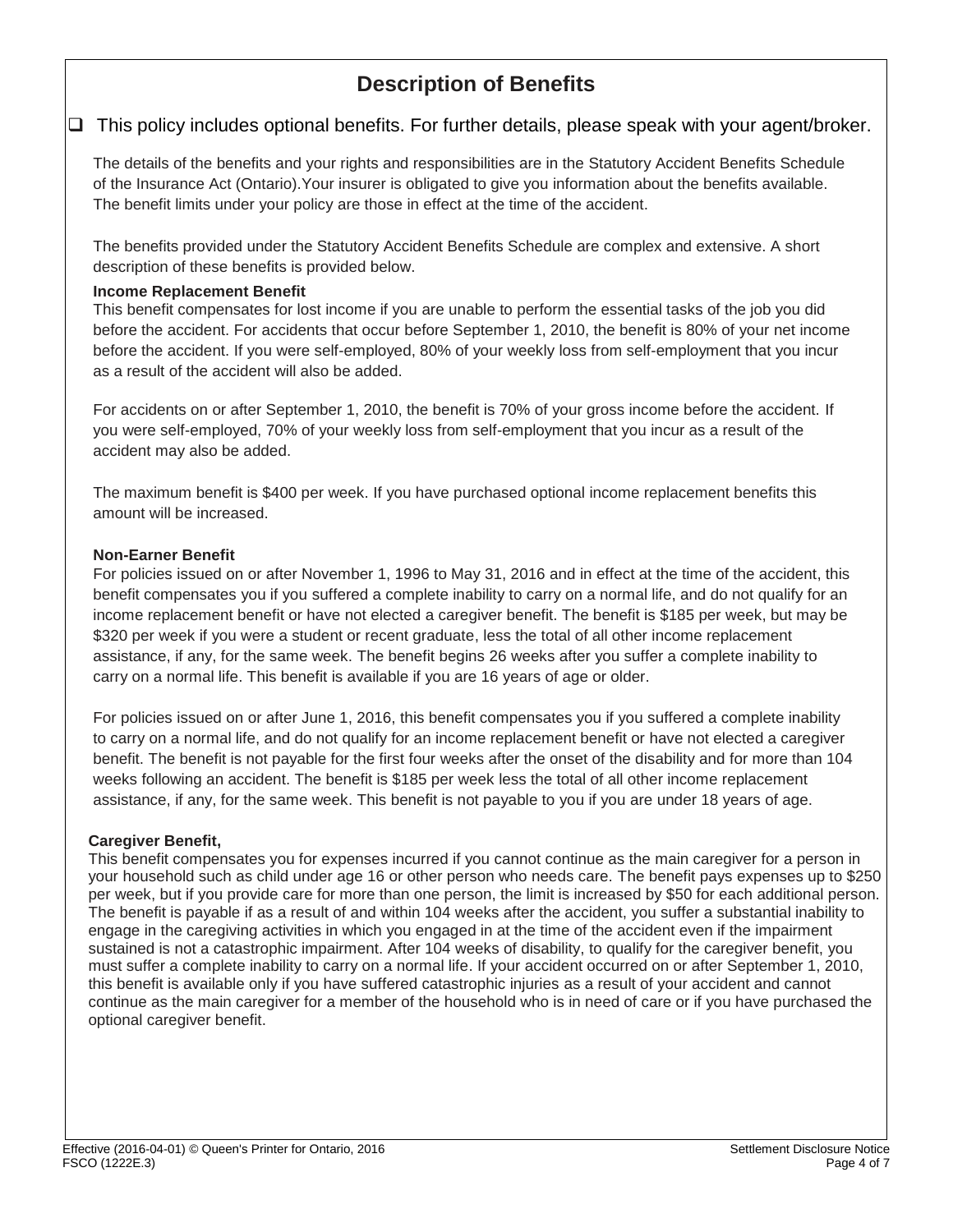# **Description of Benefits** (continued)

### **Medical, Rehabilitation and Attendant Care Benefit**

For accidents that occur before September 1, 2010, the maximum amount paid for medical and rehabilitation expenses combined is \$100,000, with a 10 year time limit, and \$72,000 for attendant care expenses with a two year time limit. If your impairment is catastrophic, the maximum amount is \$1,000,000 for medical and rehabilitation expenses, and \$1,000,000 for attendant care expenses, with no time limits.

For policies issued on or after September 1, 2010 to May 31, 2016 and in effect at the time of the accident, the maximum amount paid for medical and rehabilitation expenses combined for non-catastrophic claims is \$50,000, with a 10 year time limit, and \$36,000 for attendant care expenses with a two year time limit. If your impairment is catastrophic, the maximum amount is \$1,000,000 for medical, rehabilitation expenses and \$1,000,000 for attendant care expenses, with no time limits. If you have purchased optional benefits these amounts may be increased.

For policies issued on or after June 1, 2016, the standard benefit pays up to \$65,000 for medical, rehabilitation and attendant care expenses, combined with a five year time limit in most cases. If catastrophically impaired, the standard benefit pays up to \$1,000,000 for medical, rehabilitation and attendant care expenses. Your medical, rehabilitation and attendant care limits are increased if you have purchased the optional coverage of \$130,000 or \$1,000,000, In addition, if the optional catastrophic impairment benefit is also purchased an additional \$1 million is available.

These are expenses that are not covered by any other medical plan.

#### **Case Manager Services**

This benefit compensates for expenses for services provided by a case manager in catastrophic injury claims or, for accidents that occurred on or after October 1, 2003, if you have purchased the optional medical, rehabilitation and attendant care benefit.

### **Payment of Other Expenses**

If you or other insured persons have been injured, this benefit may pay for some other expenses such as the cost of visiting an insured person during treatment or recovery, the repair or replacement of some items lost or damaged in the accident and some lost educational expenses. It may also pay for some housekeeping and home maintenance if the insured person sustains a catastrophic impairment.

### **Death Benefit**

This benefit pays family members of a person killed in an automobile accident. \$25,000 is paid to a surviving spouse, \$10,000 to each surviving dependant, and a total of \$10,000 to a person in respect of whom the deceased was a dependant. If you have purchased optional benefits this amount may be increased.

### **Funeral Benefit**

This benefit pays up to \$6,000 to cover funeral expenses. If you have purchased optional benefits this amount may be increased.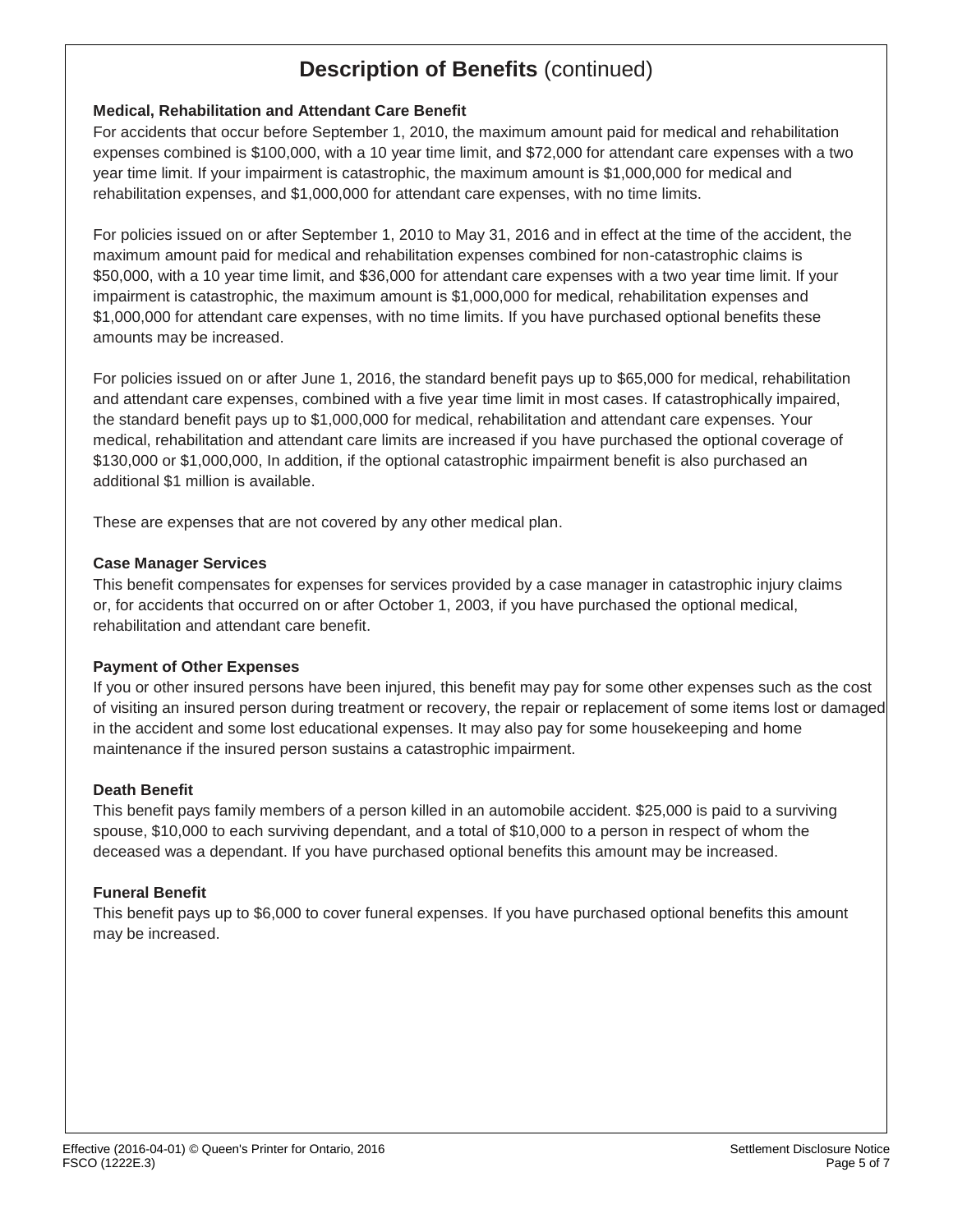# **Description of Benefits** (continued)

### **Optional Benefits**

Optional benefits increase the amount of standard benefits or provide benefits that may not otherwise be payable. They must be purchased before the accident. For accidents that occur before September 1, 2010, the optional benefits are: increased income replacement; increased caregiver and dependant care benefits; increased medical, rehabilitation and attendant care benefit; increased death and funeral benefits, and an indexation benefit.

For policies issued on or after September 1, 2010 to May 31, 2016 and in effect at the time of the accident, the optional benefits are: increased income replacement; caregiver, housekeeping and home maintenance benefits for non-catastrophic claims; increased medical, rehabilitation and attendant care benefit; increased death and funeral benefits, a dependant care benefit and an indexation benefit.

For policies issued on or after June 1, 2016, the optional benefits are: increased income replacement; medical, rehabilitation and attendant care; optional catastrophic impairment; caregiver, housekeeping and home maintenance benefits for non-catastrophic claims; increased death and funeral benefits; a dependant care benefit and an indexation benefit.

**For more information on your benefits or coverages call your insurance representative.**